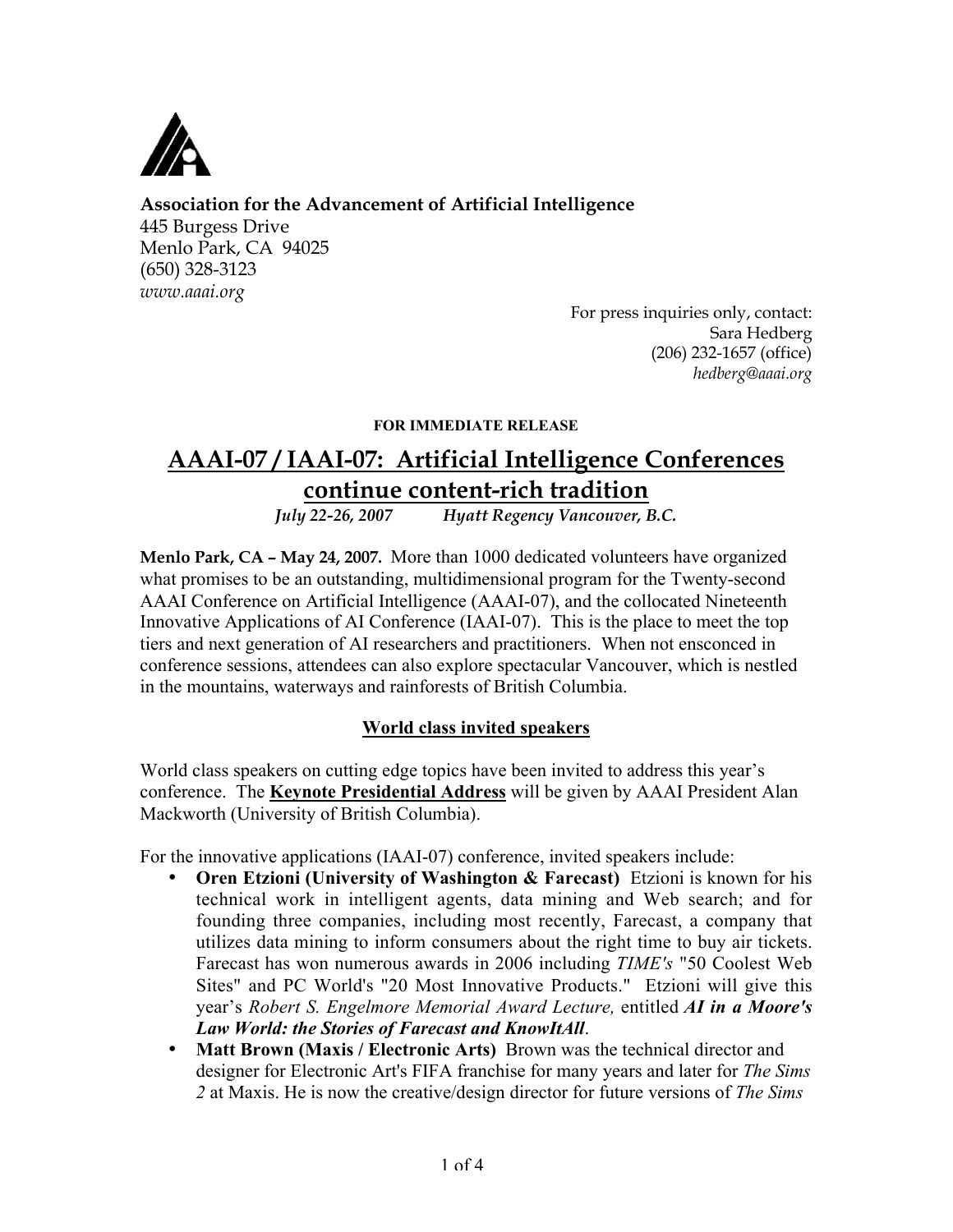and *SimCity*. He is obsessed with creating the illusion of life through simplification, scale, and slight of hand as well as the practical application of AI. In his talk, *Big "A," Small "I": Smart Ends from Simple Means*, he will cover various elements of the game design, behavioral AI and structure behind *The Sims 2* as well as future efforts in products such as *The Sims* and *SimCity.*

• Geoffrey S. F. Ling (DARPA, Walter Reed Army Medical Center, Johns Hopkins Hospital) Ling is responsible for a portfolio of DARPA programs that include Revolutionizing Prosthesis, Human Assisted Neural Devices, Preventing Violent Explosive Neuro Trauma, Predicting Health and Disease and Long Term Blood Storage. He is also developing new programs with the intent of protecting and restoring injured warfighters. He will speak on *Revolutionizing Prostheses: A Program of the Defense Advanced Research Projects Agency (DARPA)* research targeted at treating extremity/traumatic brain injuries using assistive devices that leverage off of biological capabilities.

For the technical AAAI-07 conference, speakers include:

- Alan Schultz (Naval Research Laboratory, Navy Center for Applied Research in Artificial Intelligence) – Schultz will speak on *Moving toward Peer-to-Peer Human-Robot Interaction,* describing recent multidisciplinary approaches in the emerging field of human-robot interaction.
- Toby Walsh (NICTA and University of New South Wales), distinguished for his work in automated reasoning, will speak on *Representing and Reasoning about Preferences*.
- Michael Wooldridge (University of Liverpool, UK), respected for his work in intelligent agents, will speak on *Logic for Automated Mechanism Design -- A Progress Report*.
- Lise Getoor (University of Maryland, College Park) -- This prominent young researcher working in the exciting new area of statistical relational learning, will speak on *Graph Identification*.

# Global Reach for Innovative Applications (IAAI-07)

This year's 22 papers accepted for the Nineteenth Innovative Applications of AI conference signal two significant trends in AI applications. For the first time, the number of award-winning deployed applications is split evenly between non-U.S. (5) and U.S. based (5) winners, and total non-US papers are a record 9, with U.S. having 13. This is one of many indications of the growing global nature of AAAI.

Of far greater significance is the scale of impact of this crop of winning applications. One winner, for example, from Changing Worlds Ltd., Ireland, that enables intelligent content discovery on the mobile Internet, has been deployed to 40 mobile operators and millions of subscribers around the world.

Through the years, IAAI has had several award-winning applications which automate financial underwriting in various ways. Fannie Mae, the institution formed by the U.S. government in 1938 to help citizens purchase homes and privatized in 1968, has taken intelligent underwriting to a new level with a Web-based system that enables mortgage lenders to build their own automated underwriting applications. Another Web-based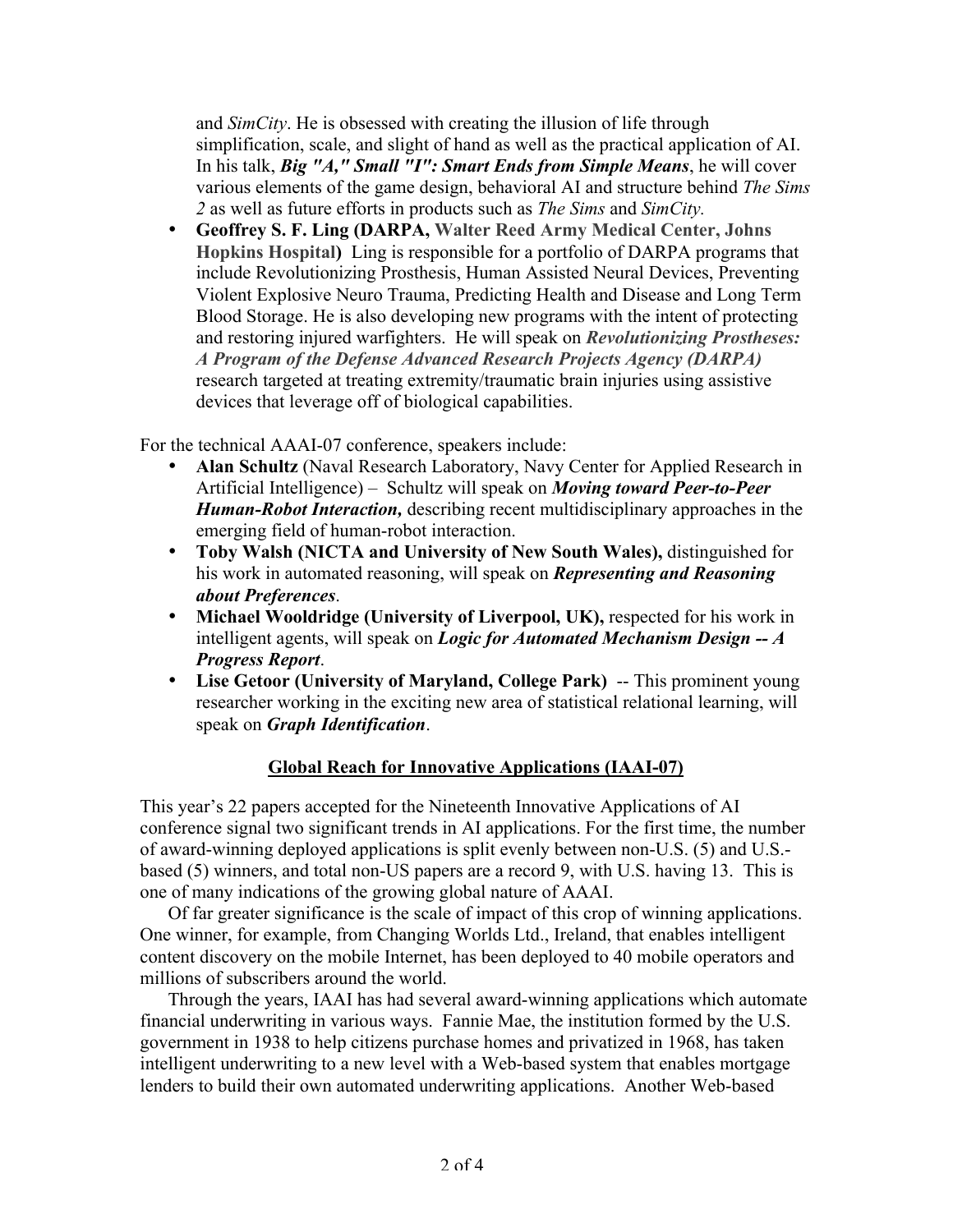winner is journal-ranking.com, a global academic journal ranking system from the Hong Kong University of Science and Technology that is now getting a million hits per month.

Since the emergence of data mining technology in the early 1990s, IAAI has also recognized a number of innovative DM applications. This year, IAAI recognizes the first innovative intelligent application to be deployed on the Semantic Web. It provides access to a virtual solar-terrestrial observatory – a concatenation of heterogeneous observational datasets that appear as if all resources are organized, stored and retrieved/used in a common way.

For those interested in cooperating robots, Kiva Systems (U.S.) has received an award for a production system that coordinates hundreds of cooperating, autonomous robotic vehicles in warehouses.

These are but a few of the 22 applications to be presented at this year's IAAI-07 conference – 10 deployed applications and 12 emerging – that continue IAAI's tradition of demonstrating the profound impact AI is having throughout modern science and industry.

#### Broad, diverse technical tracks

This year's bumper crop of papers continues to meet AAAI's high standards. "We have had an outstanding number of excellent papers submitted," notes AAAI President Alan Mackworth. "In particular we have had a very high level of international participation, reflecting the increasingly global nature of AI research. The quality of the accepted papers and invited speakers is very high."

A record 923 papers were submitted to the technical program this year, coming from a record 45 countries, with 560 papers (61%) from outside the United States. A total of 251 (27%) were accepted covering a wide range of current AI research topics such as: agents, evolutionary computation, interactive entertainment, machine learning, data mining, natural language processing, and many more.

The ever-popular Mobile Robot Competition and Exhibition returns for its sixteenth year. A growing number of competitions include: the General Game Playing Competition with a \$10,000 purse; the Computer Poker Competition; the Human vs. Machine Poker Challenge with a world-class poker player; the Trading Agents Competition; and the new **AI Video Competition**. The goal of this competition is to communicate AI research and applications in a fun, creative, and exciting medium.

Four Special Tracks are also offered. AI and the Web will focus on AI concepts, systems and techniques for the world wide web. The Integrated Intelligence special track evaluates various approaches and techniques that synergistically combine abilities from distinct areas of AI to achieve intelligent behavior. The Senior Member Presentation track provides an opportunity for established researchers to give a broad talk on a well-developed body of research, an important new research area, or a thoughtful critique of trends in the field. The Nectar track makes the most significant AI results presented at related conferences in the last two years available to a broad AI audience.

Sixteen **tutorials** will cover a wide range of topics. Fifteen workshops are open to attendees, with a separate fee. An **Intelligent Systems Demonstrations** will showcase research systems. There will also be a select Vendor Exhibition.